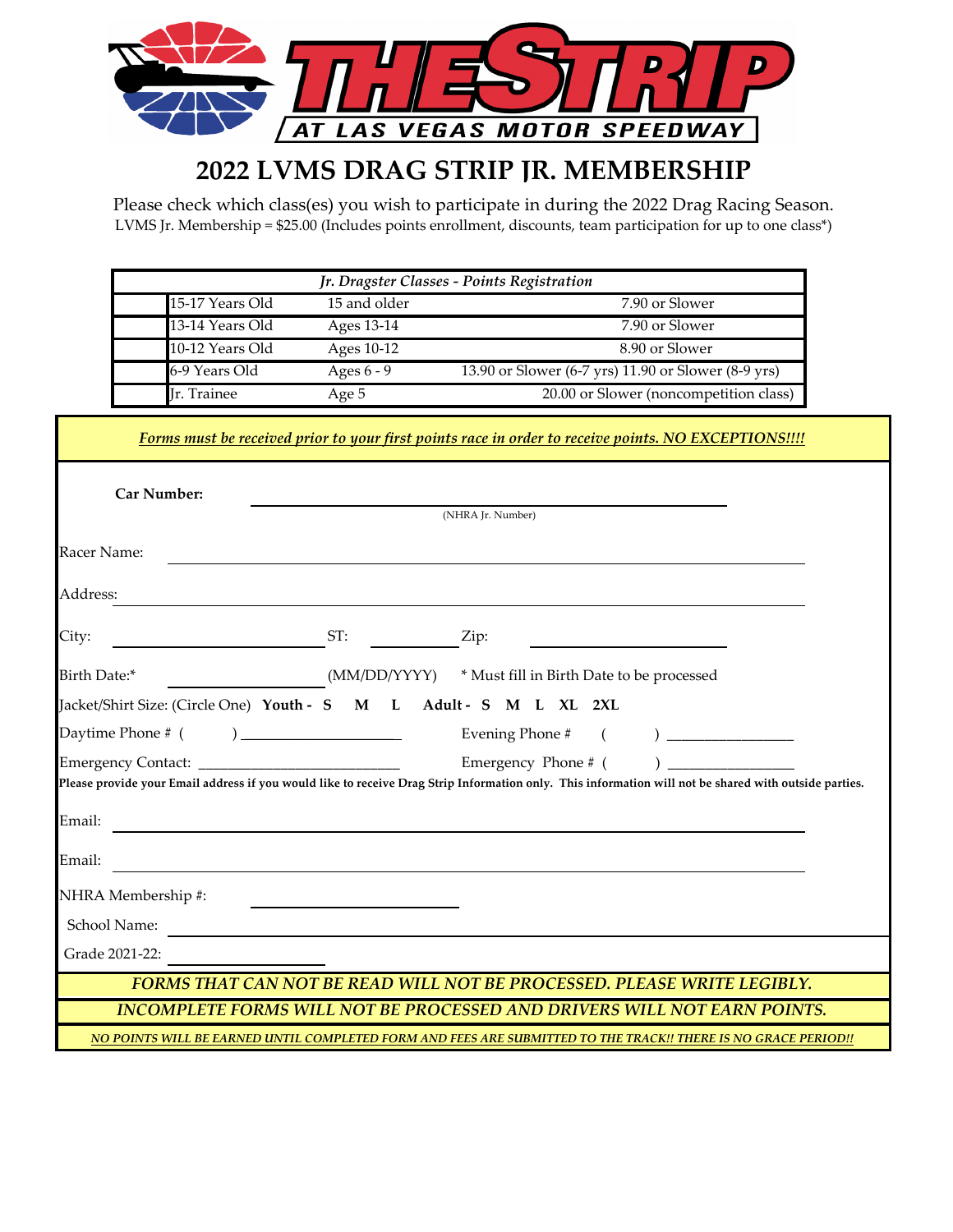

# **2022 Jr. Drag Racing Series**

The 2022 Las Vegas Motor Speedway Jr. Dragster Championship Series will consist of eleven (10) point events. The overall 2022 LVMS track championship will be based on a driver's eight (8) best finishes in the eleven (10) point events. Championships will be awarded in the (3) competition classes listed below.

| Friday    | January 28   | $2 p.m. - 8 p.m.$ | Bracket/Jr Test n Tune         |
|-----------|--------------|-------------------|--------------------------------|
| Saturday  | January 29   | 8 a.m. - Noon     | Race $#1$                      |
| Sunday    | January 30   | 8 a.m. - Noon     | Race $#2$                      |
| Friday    | February 25  | 2 p.m. $-8$ p.m.  | Bracket/Jr Test n Tune         |
| Saturday  | February 26  | $8$ a.m. $-$ Noon | Race $#3$                      |
| Sunday    | February 27  | $8$ a.m. $-$ Noon | Race #4                        |
| Saturday  | April 30     | $8$ a.m. $-$ Noon | Race #5                        |
| Saturday  | April 30     | 11 a.m. $-3$ p.m. | Bracket/Jr Test n Tune         |
| Sunday    | May 1        | $8$ a.m. - Noon   | Race #6                        |
| Friday    | September 16 | 11 a.m. $-3$ p.m. | Bracket/Jr Test n Tune         |
| Saturday  | September 17 | 8 a.m. - Noon     | Race $#7$                      |
| Saturday  | September 17 | 11 a.m. $-3$ p.m. | Bracket/Jr Test n Tune         |
| Sunday    | September 18 | $8$ a.m. $-$ Noon | Race #8                        |
| September | 20-22        |                   | Division 7 Jr Finals (at LVMS) |
| Saturday  | October 8    | 8 a.m. - Noon     | Race #9 (wally Race)           |
| Sunday    | October 9    | $8$ a.m. $-$ Noon | Race $#10$                     |
|           |              |                   |                                |

# **2022 class structure:**

| 15-17 Years Old: | Ages 15 and older. Restricted to dial-in of 7.90 sec. and slower.                                                                                                                                                                                                                                                                                                                             |  |
|------------------|-----------------------------------------------------------------------------------------------------------------------------------------------------------------------------------------------------------------------------------------------------------------------------------------------------------------------------------------------------------------------------------------------|--|
| 13-14 Years Old: | Ages 13-14. Restricted to dial-in of 7.90 sec. or slower.                                                                                                                                                                                                                                                                                                                                     |  |
| 6-12 Years Old:  | Ages 6-12. Restricted to dial-in of 13.90 sec. or slower (6-7 years old) and 11.90 sec. or<br>slower (8-9 years old), Restricted to dial-in of 8.90 sec. or slower                                                                                                                                                                                                                            |  |
| Jr Trainee:      | Age 5. Restricted to 1/8 mile ET of 20.00 sec. or slower. Single passes only, noncompetition<br>class.                                                                                                                                                                                                                                                                                        |  |
|                  | Jr. Rules and Licensing: All new Jr. Dragster Series drivers must be licensed through NHRA. Licensing forms and<br>rules are available at: www.nhraracer.com. You can also go to: www.jrdragster.nhra.com for<br>more information. If you are going to be licensing with us, please contact the track prior to<br>the event at $(702)632 - 8213$ so that we can go over forms and procedures. |  |